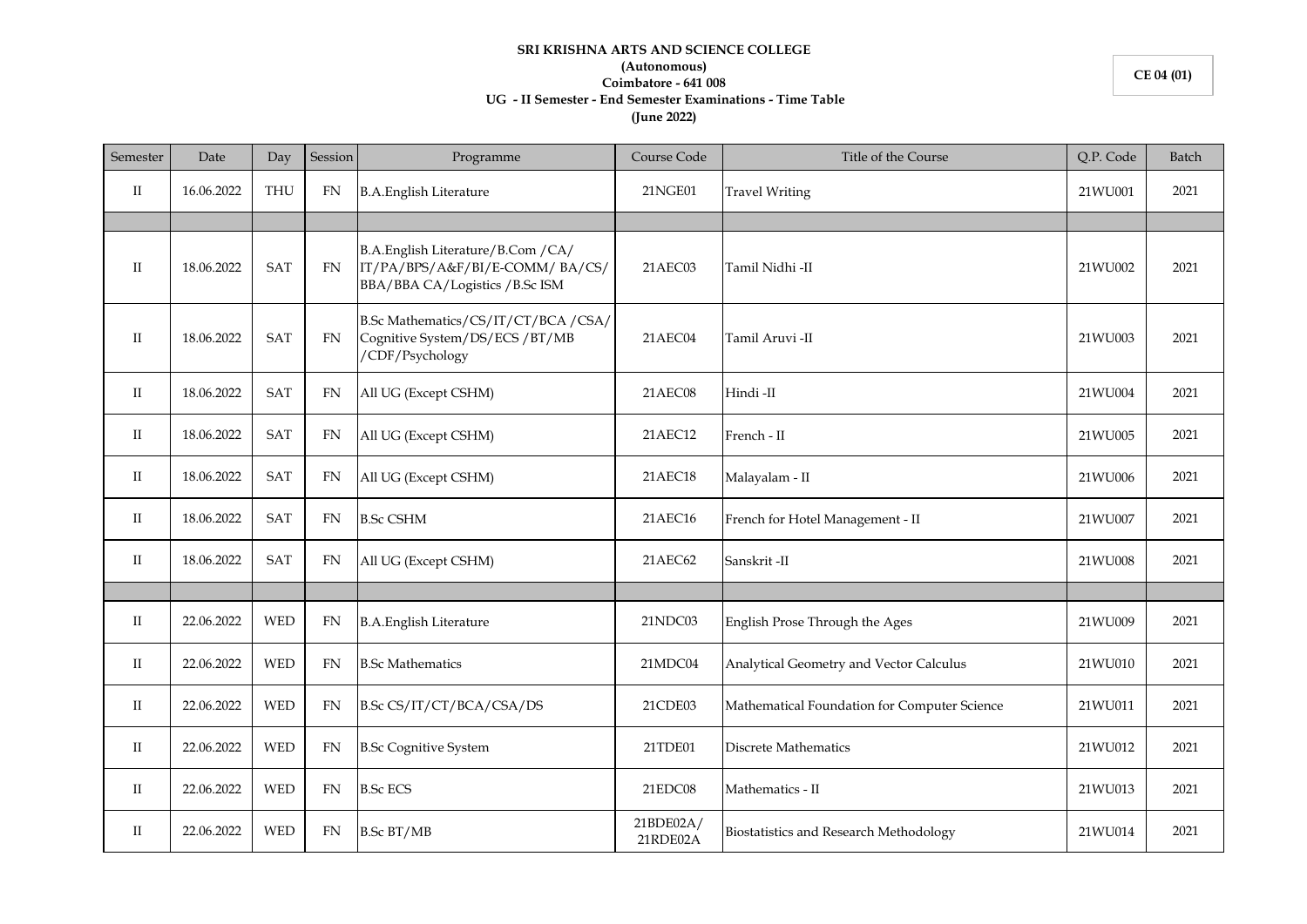| Semester     | Date       | Day        | Session    | Programme                                                                                                                | Course Code | Title of the Course                         | Q.P. Code | Batch |
|--------------|------------|------------|------------|--------------------------------------------------------------------------------------------------------------------------|-------------|---------------------------------------------|-----------|-------|
| $_{\rm II}$  | 22.06.2022 | <b>WED</b> | FN         | <b>B.Sc CDF</b>                                                                                                          | 21DDC04     | <b>Textile Science</b>                      | 21WU015   | 2021  |
| П            | 22.06.2022 | <b>WED</b> | FN         | <b>B.Sc CSHM</b>                                                                                                         | 21HDC05     | Foundation Course in Food Production - II   | 21WU016   | 2021  |
| $_{\rm II}$  | 22.06.2022 | <b>WED</b> | FN         | <b>B.Sc Psychology</b>                                                                                                   | 21YDC04A    | Foundation of General Psychology            | 21WU017   | 2021  |
| $_{\rm II}$  | 22.06.2022 | <b>WED</b> | ${\rm FN}$ | B.Com/CA/IT/PA/BPS/A&F/BI/E-<br>COMM/BA/CS                                                                               | 21AEC46     | <b>Business Statistics and Applications</b> | 21WU018   | 2021  |
| $\mathbf{I}$ | 22.06.2022 | <b>WED</b> | FN         | BBA/BBA CA / B.Sc ISM                                                                                                    | 21AEC47     | Statistical Applications for Management     | 21WU019   | 2021  |
| П            | 22.06.2022 | <b>WED</b> | FN         | <b>BBA</b> Logistics                                                                                                     | 21LDC05     | Freight Forwarding (Ocean & Air Cargo)      | 21WU020   | 2021  |
|              |            |            |            |                                                                                                                          |             |                                             |           |       |
| $\rm II$     | 25.06.2022 | <b>SAT</b> | <b>FN</b>  | B.A.English Literature / B.Sc<br>Mathematics/ CS/IT/CT/BCA/CSA/<br>Cognitive System/DS/ECS/BT/MB<br>/CDF/CSHM/Psychology | 21AEC24     | English II: Campus to Corporate             | 21WU021   | 2021  |
| $\rm{II}$    | 25.06.2022 | <b>SAT</b> | FN         | B.Com / CA/ IT/PA/BPS/A&F/BI/E-<br>COMM/BA/CS/BBA/BBA<br>CA/Logistics/B.Sc ISM                                           | 21AEC23     | English II: Professional English - II       | 21WU022   | 2021  |
|              |            |            |            |                                                                                                                          |             |                                             |           |       |
| $_{\rm II}$  | 29.06.2022 | <b>WED</b> | FN         | <b>B.A.English Literature</b>                                                                                            | 21NDC04     | Indian English Fiction & Drama              | 21WU023   | 2021  |
| $_{\rm II}$  | 29.06.2022 | <b>WED</b> | FN         | <b>B.Sc Mathematics</b>                                                                                                  | 21MDC05     | Trigonometry and Fourier Series             | 21WU024   | 2021  |
| $_{\rm II}$  | 29.06.2022 | <b>WED</b> | FN         | B.Sc CS/IT/CT/BCA/CSA/DS                                                                                                 | 21CDC03     | Data Structures and Algorithms              | 21WU025   | 2021  |
| П            | 29.06.2022 | <b>WED</b> | FN         | <b>B.Sc Cognitive System</b>                                                                                             | 21TDC04     | Data Structures                             | 21WU026   | 2021  |
| П            | 29.06.2022 | <b>WED</b> | FN         | <b>B.Sc BT/MB</b>                                                                                                        | 21BDC04     | Microbiology                                | 21WU027   | 2021  |
| $_{\rm II}$  | 29.06.2022 | <b>WED</b> | FN         | <b>B.Sc MB</b>                                                                                                           | 21RDC04     | Microbial Diversity                         | 21WU028   | 2021  |
| $_{\rm II}$  | 29.06.2022 | <b>WED</b> | FN         | <b>B.Sc CDF</b>                                                                                                          | 21DDC05A    | <b>History of Costumes</b>                  | 21WU029   | 2021  |
| $_{\rm II}$  | 29.06.2022 | <b>WED</b> | FN         | <b>B.Sc Psychology</b>                                                                                                   | 21YDC05     | Adolescent & Adult Psychology               | 21WU030   | 2021  |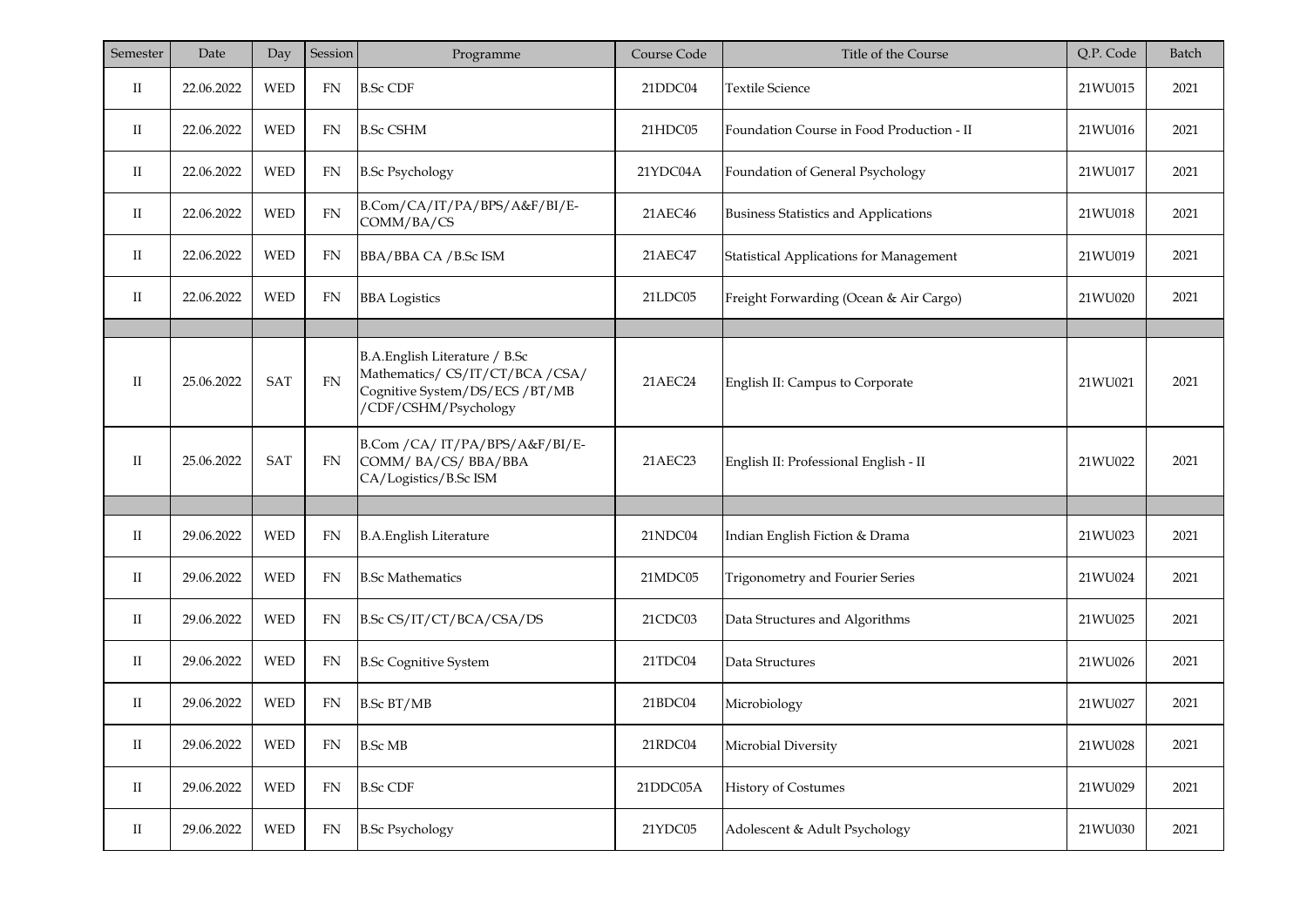| Semester             | Date       | Day        | Session    | Programme                                  | Course Code | Title of the Course                               | Q.P. Code | Batch |
|----------------------|------------|------------|------------|--------------------------------------------|-------------|---------------------------------------------------|-----------|-------|
| П                    | 29.06.2022 | <b>WED</b> | ${\rm FN}$ | B.Com/CA/IT/PA/BPS/A&F/BI/E-<br>COMM/BA/CS | 21ODC04     | Organization and Management                       | 21WU031   | 2021  |
| П                    | 29.06.2022 | <b>WED</b> | FN         | <b>BBA/BBA CA</b>                          | 21GDC04     | Financial Accounting for Business                 | 21WU032   | 2021  |
| П                    | 29.06.2022 | <b>WED</b> | FN         | <b>B.Sc ISM</b>                            | 21IDC03A    | Fundamentals of C++ Programming                   | 21WU033   | 2021  |
| П                    | 29.06.2022 | <b>WED</b> | FN         | <b>BBA</b> Logistics                       | 21LDC06     | Forecasting and Inventory Management              | 21WU034   | 2021  |
|                      |            |            |            |                                            |             |                                                   |           |       |
| П                    | 04.07.2022 | <b>MON</b> | <b>FN</b>  | <b>B.A.English Literature</b>              | 21NDE02     | History of English Literature                     | 21WU035   | 2021  |
| П                    | 04.07.2022 | <b>MON</b> | ${\rm FN}$ | <b>B.Sc Mathematics</b>                    | 21MDE02A    | JAVA Programming                                  | 21WU036   | 2021  |
| П                    | 04.07.2022 | <b>MON</b> | FN         | B.Sc CS/IT/CT/BCA/CSA/DS                   | 21CDC04A    | Object Oriented Programming Using C++             | 21WU037   | 2021  |
| П                    | 04.07.2022 | <b>MON</b> | <b>FN</b>  | <b>B.Sc Cognitive System</b>               | 21TDC05     | Computer Networks                                 | 21WU038   | 2021  |
| П                    | 04.07.2022 | <b>MON</b> | ${\rm FN}$ | <b>B.Sc ECS</b>                            | 21EDC06     | <b>Electronic Circuits</b>                        | 21WU039   | 2021  |
| $_{\rm II}$          | 04.07.2022 | <b>MON</b> | ${\rm FN}$ | <b>B.Sc BT</b>                             | 21BDC05     | Genetics                                          | 21WU040   | 2021  |
| П                    | 04.07.2022 | <b>MON</b> | <b>FN</b>  | <b>B.Sc MB</b>                             | 21RDC05     | Microbial Physiology and Metabilism               | 21WU041   | 2021  |
| П                    | 04.07.2022 | <b>MON</b> | ${\rm FN}$ | <b>B.Sc CDF</b>                            | 21DDC07     | Visual Merchandising                              | 21WU042   | 2021  |
| П                    | 04.07.2022 | <b>MON</b> | <b>FN</b>  | <b>B.Sc CSHM</b>                           | 21HDC06     | Foundation Course in Food & Beverage Service - II | 21WU043   | 2021  |
| П                    | 04.07.2022 | <b>MON</b> | ${\rm FN}$ | <b>B.Sc Psychology</b>                     | 21YDC06     | <b>Biology of Behaviour</b>                       | 21WU044   | 2021  |
| П                    | 04.07.2022 | <b>MON</b> | <b>FN</b>  | B.Com/CA/IT/PA/BPS/A&F/BI/E-<br>COMM/BA/CS | 21ODC05     | Accounting for Special Business                   | 21WU045   | 2021  |
| $_{\rm II}$          | 04.07.2022 | MON        | FN         | BBA/BBA CA                                 | 21GDC05     | Organizational Behavior                           | 21WU046   | 2021  |
| $\rm II$             | 04.07.2022 | $\rm{MON}$ | ${\rm FN}$ | <b>B.Sc ISM</b>                            | 21IDC04     | Principles of Accounting                          | 21WU047   | 2021  |
| $\scriptstyle\rm II$ | 04.07.2022 | $\rm{MON}$ | FN         | <b>BBA</b> Logistics                       | 21LDE01     | Surface Transportation                            | 21WU048   | 2021  |
|                      |            |            |            |                                            |             |                                                   |           |       |
|                      |            |            |            |                                            |             |                                                   |           |       |